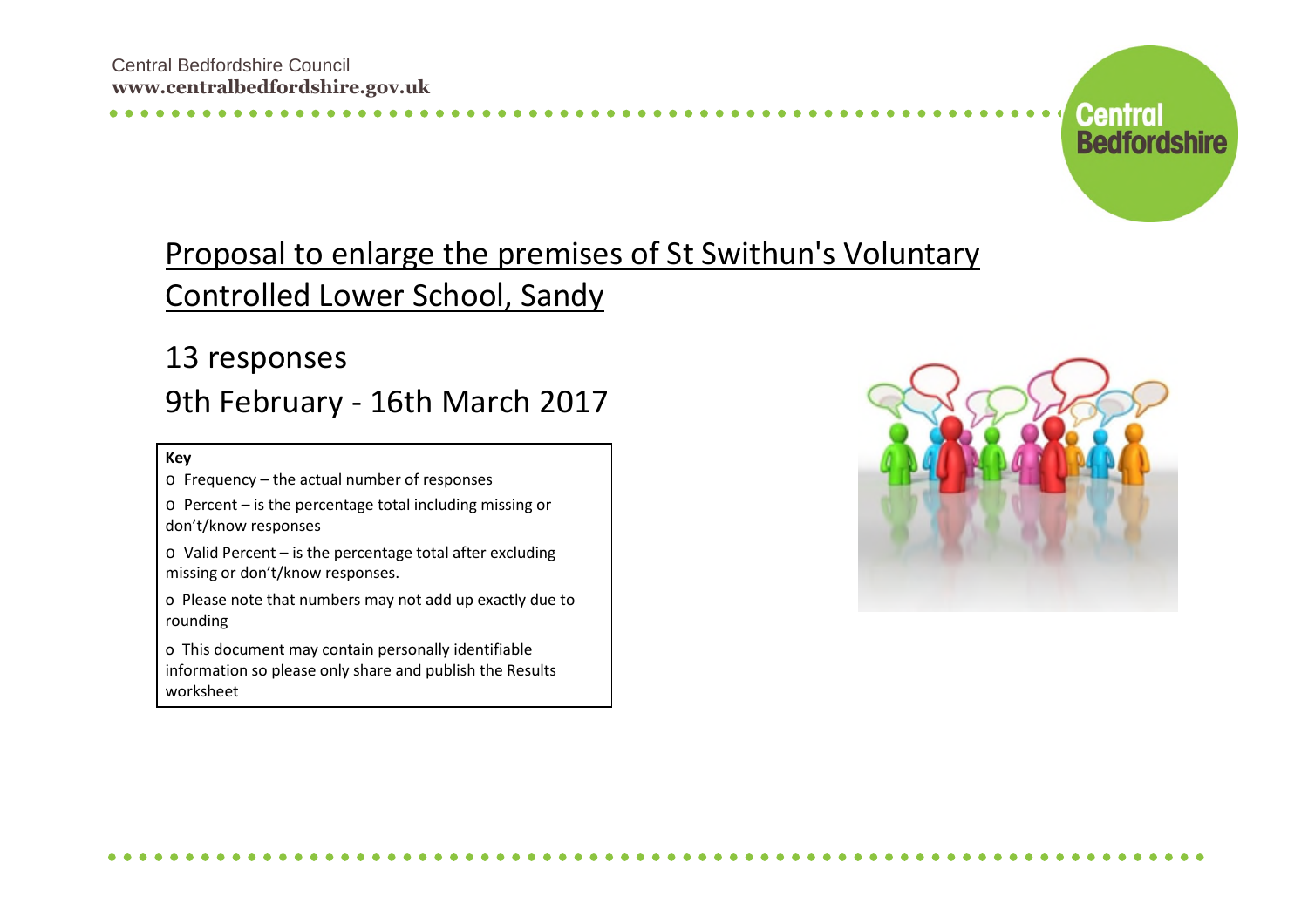## **Frequency Table**

**Q1 Are you a:**

| un rue veu u. |                                                                |                 |         |               |
|---------------|----------------------------------------------------------------|-----------------|---------|---------------|
|               |                                                                | Frequency       | Percent | Valid Percent |
| Valid         | Parent or carer of child at<br>St Swithun's VC lower<br>school | 10 <sup>1</sup> | 76.9    | 76.9          |
|               | School employee of<br>St Swithun's VC lower<br>school          |                 | 0.0     | 0.0           |
|               | School governor of<br>St Swithun's VC lower<br>school          | U               | 0.0     | 0.0           |
|               | Resident of Sandy                                              | 3               | 23.1    | 23.1          |
|               | Other                                                          |                 | 0.0     | 0.0           |
|               | Total                                                          | 13              | 100.0   | 100.0         |

## **Q3 Do you support the proposal to expand St Swithuns VC Lower School in order to provide the additional school places following the school's change of age range?**

|       |                | Frequency       | Percent | Valid Percent |
|-------|----------------|-----------------|---------|---------------|
| Valid | Support        |                 | 84.6    | 84.6          |
|       | Do not support | ı               | 15.4    | 15.4          |
|       | Total          | 13 <sub>1</sub> | 100.0   | 100.0         |

| Q4 Are there any comments you would like to make about this proposal? |                           |                  |         |               |
|-----------------------------------------------------------------------|---------------------------|------------------|---------|---------------|
|                                                                       | Analysis of repeat themes | No. of responses | Percent | Valid Percent |
| Valid                                                                 | Concerns about 2 tiers    |                  | 23.1    | 30.0          |
|                                                                       | Children will benefit     |                  | 15.4    | 20.0          |
|                                                                       | Infrastructure/housing    |                  | 15.4    | 20.0          |
|                                                                       | issues                    |                  |         |               |
|                                                                       | Total No. of respondents  | 10               | 76.9    |               |
| Missing                                                               |                           | 3                |         |               |
| Total                                                                 |                           | 13               |         |               |





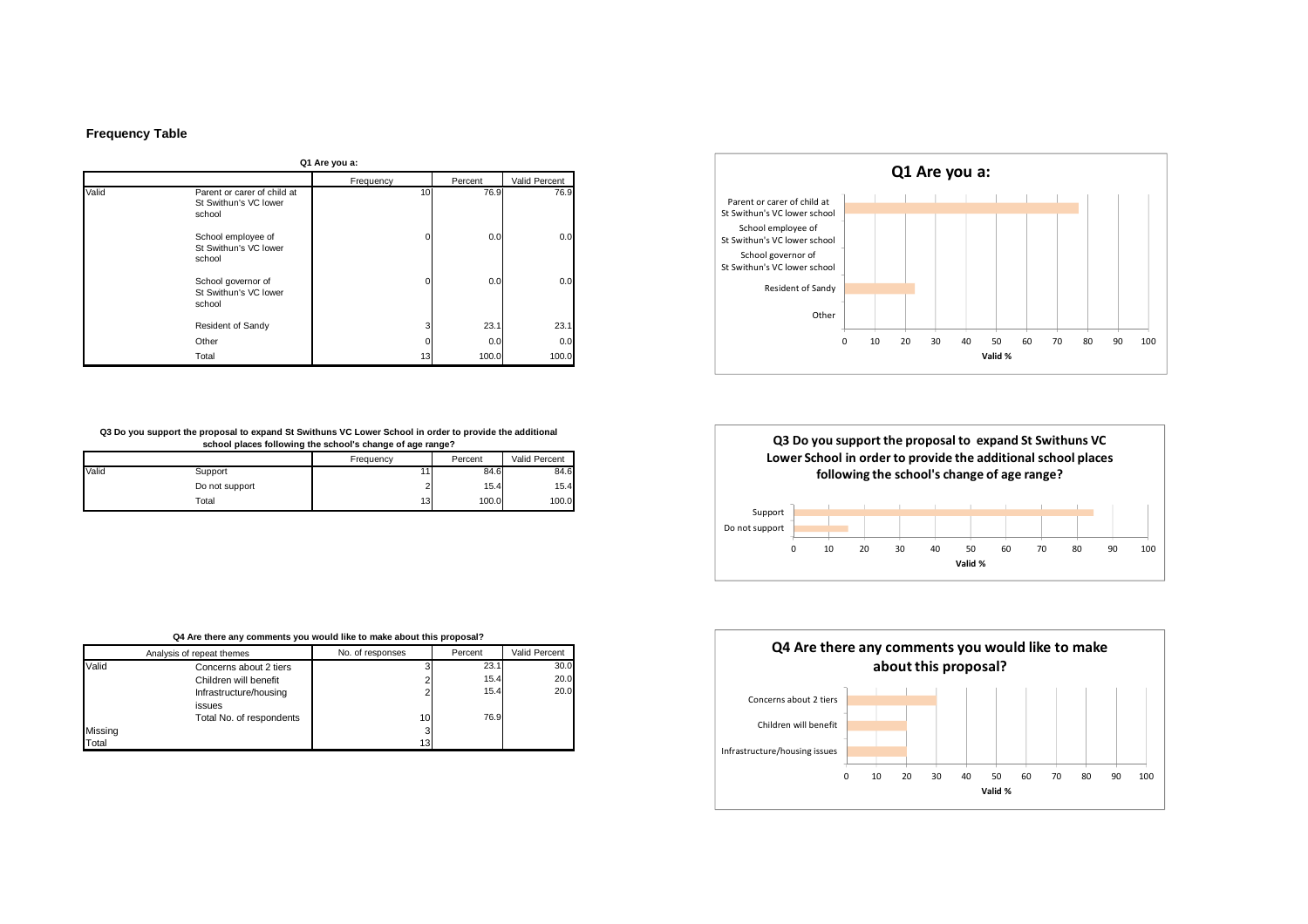





**Q5 Are you male or female?**

|       |        | Frequency       | Percent | Valid Percent |
|-------|--------|-----------------|---------|---------------|
| Valid | Male   |                 | 38.5    | 38.5          |
|       | Female |                 | 61.5    | 61.5          |
|       | Total  | 13 <sub>1</sub> | 100.0   | 100.0         |

| Q6 What is your age? |             |           |         |               |
|----------------------|-------------|-----------|---------|---------------|
|                      |             | Frequency | Percent | Valid Percent |
| Valid                | Under16 yrs |           | 0.0     | 0.0           |
|                      | 16-19 yrs   |           | 0.0     | 0.0           |
|                      | 20 - 29 yrs |           | 7.7     | 7.7           |
|                      | 30 - 44 yrs | 8         | 61.5    | 61.5          |
|                      | 45 - 59 yrs | 2         | 15.4    | 15.4          |
|                      | 60 - 64 yrs |           | 7.7     | 7.7           |
|                      | 65-74 yrs   |           | 7.7     | 7.7           |
|                      | $75+$       | 0         | 0.0     | 0.0           |
|                      | Total       | 13        | 100.0   | 100.0         |

**Q7 Do you consider yourself to be disabled? Under the Equality Act 2010 a person is considered to have a disability if he/she has a physical or mental impairment which has a sustained and long-term adverse effect on his/her ability to carry out normal day to day activities.**

|       |       | Frequency | Percent           | Valid Percent |
|-------|-------|-----------|-------------------|---------------|
| Valid | Yes   |           | $\cdot\cdot\cdot$ |               |
|       | No    | 12        | 92.3              | 92.3          |
|       | Total | 13        | 100.0             | 100.0         |